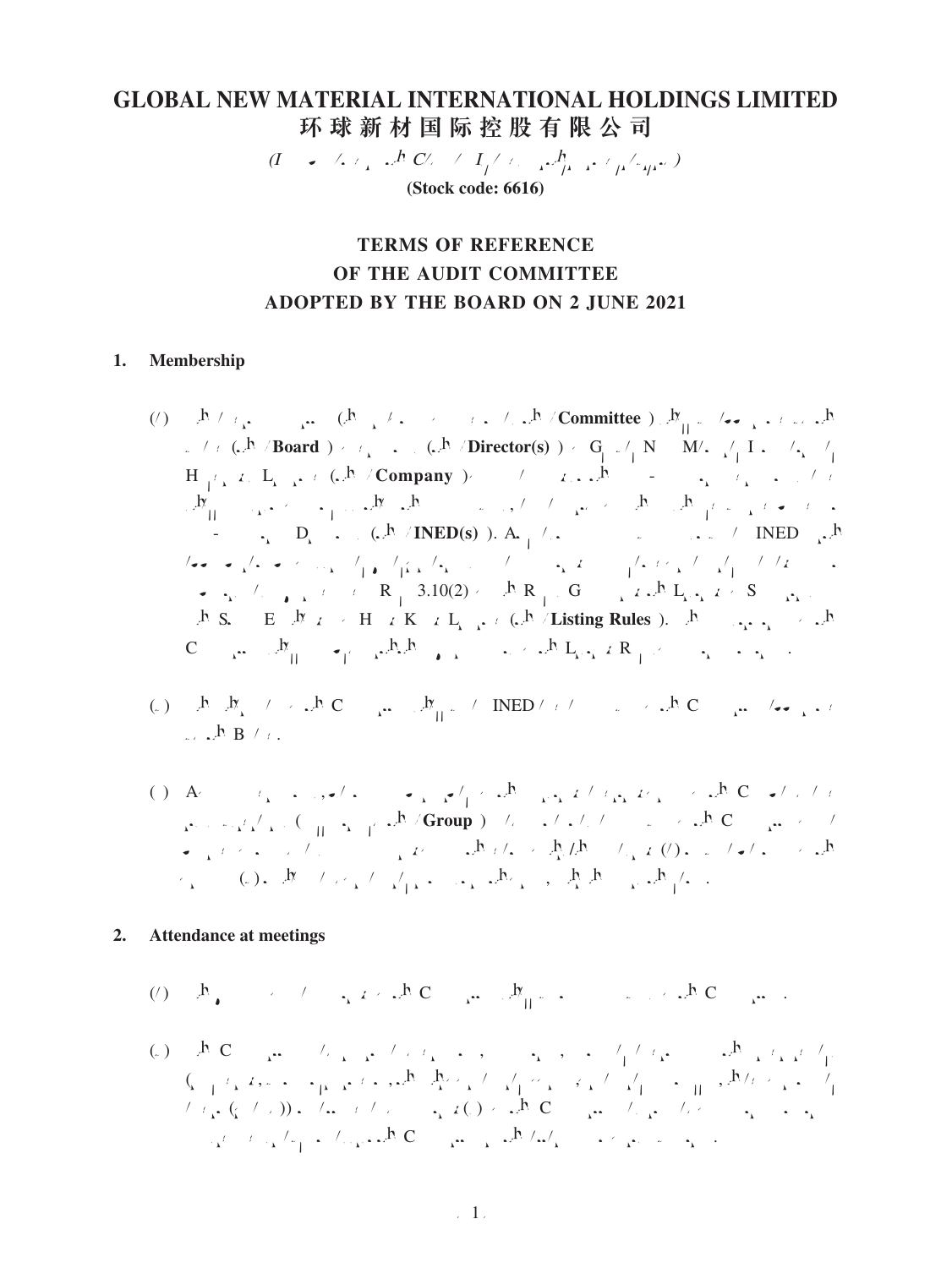(c) The company secretary of the Company or his/her representative (in his/her absence) shall be the secretary of the Committee who should attend all meetings of the Committee. The Committee may from time to time appoint any other person with appropriate qualification and experience as its secretary.

(d) Members of the Committee may participate in a meeting of the Committee by means of telephone conference or similar communications equipment by means of which all persons participating in the meeting can hear each other and participation in a meeting pursuant to this provision shall constitute presence in person at such meeting.

#### **3. Frequency of meetings**

$$
M_{\frac{1}{2},1} \times \frac{1}{2^n} C_{\frac{1}{2},1} \times \frac{1}{2^n} C_{\frac{1}{2},1} \times \frac{1}{2^n} \times \frac{1}{2^n} \times \frac{1}{2^n} \times \frac{1}{2^n} \times \frac{1}{2^n} \times \frac{1}{2^n} \times \frac{1}{2^n} \times \frac{1}{2^n} \times \frac{1}{2^n} \times \frac{1}{2^n} \times \frac{1}{2^n} \times \frac{1}{2^n} \times \frac{1}{2^n} \times \frac{1}{2^n} \times \frac{1}{2^n} \times \frac{1}{2^n} \times \frac{1}{2^n} \times \frac{1}{2^n} \times \frac{1}{2^n} \times \frac{1}{2^n} \times \frac{1}{2^n} \times \frac{1}{2^n} \times \frac{1}{2^n} \times \frac{1}{2^n} \times \frac{1}{2^n} \times \frac{1}{2^n} \times \frac{1}{2^n} \times \frac{1}{2^n} \times \frac{1}{2^n} \times \frac{1}{2^n} \times \frac{1}{2^n} \times \frac{1}{2^n} \times \frac{1}{2^n} \times \frac{1}{2^n} \times \frac{1}{2^n} \times \frac{1}{2^n} \times \frac{1}{2^n} \times \frac{1}{2^n} \times \frac{1}{2^n} \times \frac{1}{2^n} \times \frac{1}{2^n} \times \frac{1}{2^n} \times \frac{1}{2^n} \times \frac{1}{2^n} \times \frac{1}{2^n} \times \frac{1}{2^n} \times \frac{1}{2^n} \times \frac{1}{2^n} \times \frac{1}{2^n} \times \frac{1}{2^n} \times \frac{1}{2^n} \times \frac{1}{2^n} \times \frac{1}{2^n} \times \frac{1}{2^n} \times \frac{1}{2^n} \times \frac{1}{2^n} \times \frac{1}{2^n} \times \frac{1}{2^n} \times \frac{1}{2^n} \times \frac{1}{2^n} \times \frac{1}{2^n} \times \frac{1}{2^n} \times \frac{1}{2^n} \times \frac{1}{2^n} \times \frac{1}{2^n} \times \frac{1}{2^n} \times \frac{1}{2^n} \times \frac{1}{2^n} \times \frac{1}{2^n} \times \frac{1}{2^n} \times \frac{1
$$

## **4. Committee's resolutions**

A resolution in writing signed by all the members of the Committee shall be as valid and effectual as if it had been passed at a meeting of the Committee and may consist of several documents in like form each signed by one or more of the members of Committee. Such resolution may be signed and circulated by fax or other electronic communications. This provision is without prejudice to any requirement under the Listing Rules for a Board or Committee meeting to be held.

## **5. Authorities**

- (b) The Committee is authorised by the Board to investigate and activity with its terms of terms of terms of terms of terms of terms of terms of terms of terms of terms of terms of terms of terms of terms of terms of term reference. It is attached to see the seek and information information it requires  $f(x) = \frac{1}{2\pi} \int_{0}^{1} \frac{dx}{\sqrt{x}}$  $C \rightarrow C \rightarrow C$  executive Director and such persons are directed to co-operate with any requested to co-operate with any requested to co-operate with any requested to co-operate with  $D$  $\mu$   $\mu$   $\hbar$  C<sub>om</sub>.
- (c) The  $C = \frac{1}{\sqrt{2\pi}} \int_{-\infty}^{\infty} \int_{-\infty}^{\infty} \int_{-\infty}^{\infty} \int_{-\infty}^{\infty} \int_{-\infty}^{\infty} \int_{-\infty}^{\infty} \int_{-\infty}^{\infty} \int_{-\infty}^{\infty} \int_{-\infty}^{\infty} \int_{-\infty}^{\infty} \int_{-\infty}^{\infty} \int_{-\infty}^{\infty} \int_{-\infty}^{\infty} \int_{-\infty}^{\infty} \int_{-\infty}^{\infty} \int_{-\infty}^{\infty} \int_{-\infty$ to obtain independent legal or other independent professional advice and to secure the secure the secure the secure the secure that the secure that is a secure that is a secure that is a secure that is a secure that is a attendance of independent professional advisers with the relevant experience and experience and experience and experience and experience and experience and experience and experience and experience and experience and exper  $\mathbf{r} = \mathbf{r}$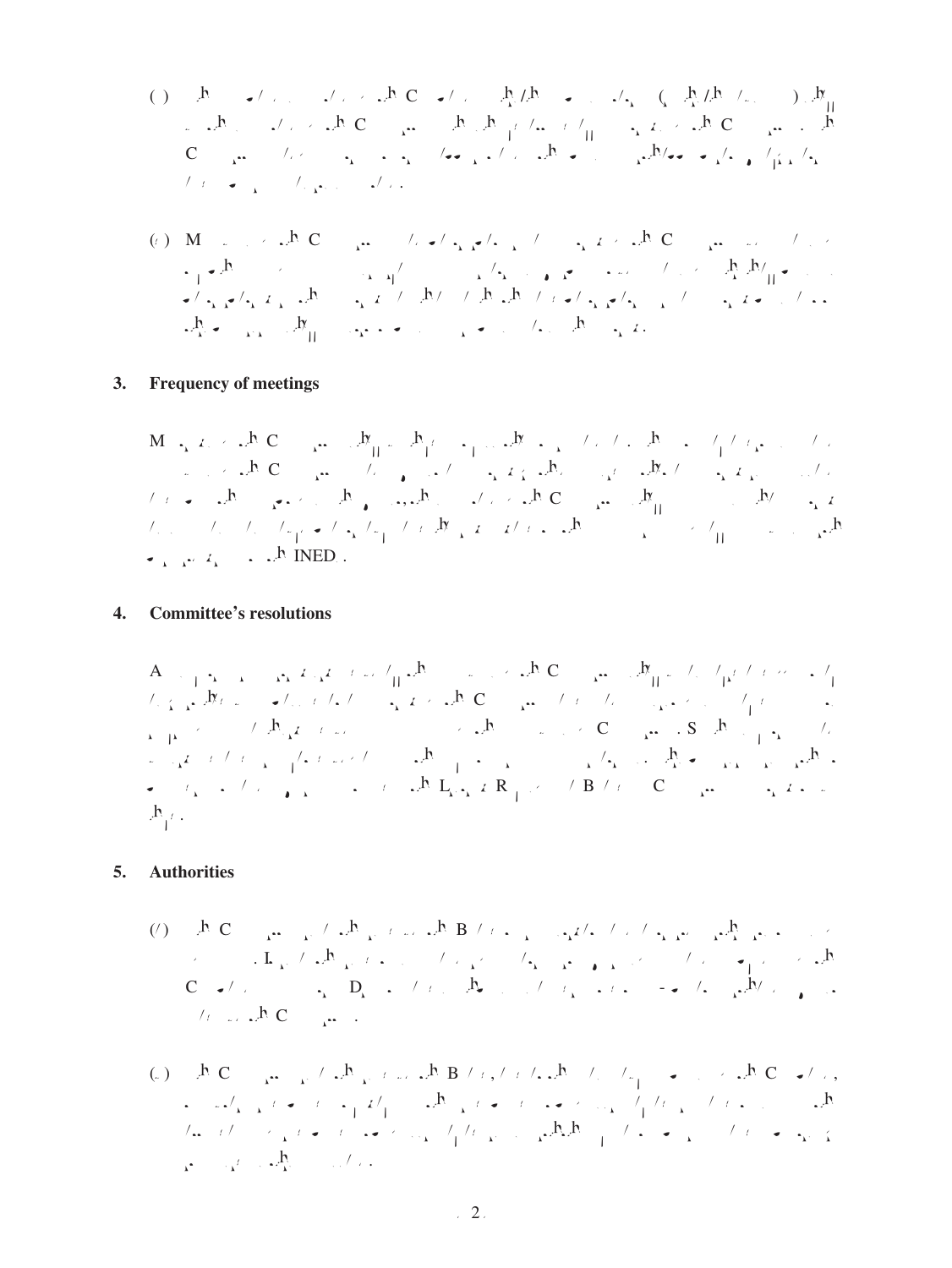(c) The Committee shall report to the Board any suspected frauds or irregularities, failures of internal control or suspected infringements of laws, rules and regulations which come to its attention and are of sufficient importance to warrant the attention of the Board.

(d) The authority of the Committee should be provided upon request from the shareholders of the Company and the role of the Committee should be explained in the corporate governance report in the annual report of the Company.

(e) The  $C = \frac{1}{2} \int_{0}^{1} \int_{0}^{1} \int_{0}^{1} \int_{0}^{1} \int_{0}^{1} \int_{0}^{1} \int_{0}^{1} \int_{0}^{1} \int_{0}^{1} \int_{0}^{1} \int_{0}^{1} \int_{0}^{1} \int_{0}^{1} \int_{0}^{1} \int_{0}^{1} \int_{0}^{1} \int_{0}^{1} \int_{0}^{1} \int_{0}^{1} \int_{0}^{1} \int_{0}^{1} \int_{0}^{1} \int_{0}^{1} \int_{0}^{1} \int_{0}^{1} \int_{$ 

### **6. General responsibilities**

- (b) The Committee shall server as a formulation between other point for communication between  $\mathbb{R}$ external auditor and the internal and the internal auditors (if  $\mathcal{A}_1$  and  $\mathcal{A}_2$  are garden to financial to financial auditors (if  $\mathcal{A}_1$ and other represents internal controls, internal controls,  $\lambda$  $\mathbb{R}^{\mathbf{h}}$  matters as the Board determines from time to time to time to time to time to time to time to time
- (c) The Committee shall assist the Board in fulfilling its responsibilities by providing and  $h$ independent review and supervision of financial reporting, by satisfying themselves as to be as to be as to be the effectiveness of the risk management and internal control systems of Group and as to the systems of Group and as to the control system of Group and as to the control system of Group and as to the control system of Gro  $\mathcal{A}_{\ell+1}=\mathcal{A}_{\ell+1}=\mathcal{A}_{\ell}=\mathcal{A}_{\ell+1}=\mathcal{A}_{\ell+1}=\mathcal{A}_{\ell+1}=\mathcal{A}_{\ell+1}=\mathcal{A}_{\ell+1}=\mathcal{A}_{\ell+1}=\mathcal{A}_{\ell+1}=\mathcal{A}_{\ell+1}=\mathcal{A}_{\ell+1}=\mathcal{A}_{\ell+1}=\mathcal{A}_{\ell+1}=\mathcal{A}_{\ell+1}=\mathcal{A}_{\ell+1}=\mathcal{A}_{\ell+1}=\mathcal{A}_{\ell+1}=\mathcal{A}_{\ell+1}=\mathcal{A}_{\ell+1}=\math$
- (e) The Committee shall fulfill other responsibilities as required by the Listing Rules from times  $h$  $\mathbf{t} \cdot \mathbf{t}$
- (d) The  $C = \sum_{i=1}^n \frac{1}{n} \int \frac{dx}{dx} dx$  is exploited at the Company may use of the Company may use of the Company may use, in confidence, to raise concerns about possible in financial reporting, in financial reporting, internal report control or other matters. The Committee showld ensure that proper arrangements are in place in place in place in place  $\mathcal{F}$ for fair and independent independent investigation of the following and for appropriate for appropriate for appropriate for appropriate for appropriate for appropriate for  $f(x)$  $\frac{1}{2}$
- (e)  $\mathbb{E} \left[ C_{\text{max}} \right]$   $\mathbb{E} \left[ \left[ \left( \mathbf{r} \right] \right] \right]$  and  $\mathbb{E} \left[ \left( \mathbf{r} \right] \right]$  overseeing the Company's  $r_{\rm th}$  and  $r_{\rm th}$  the external auditor.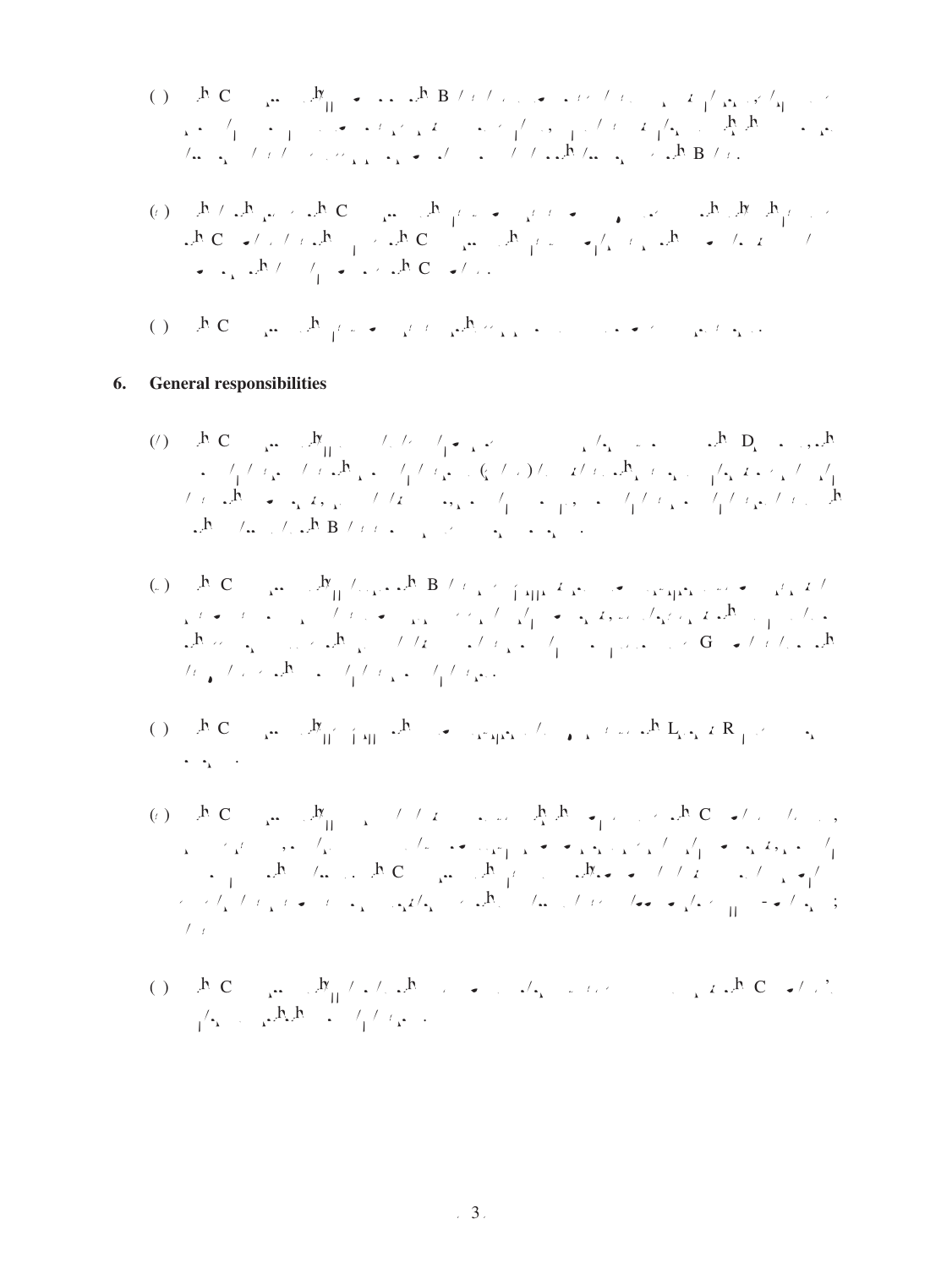#### **7. Duties**

 $\mathbb{E}[h_{\ell_1},\ldots,h_{\ell_n}]$  of the duties of the  $\mathbb{E}[h_{\ell_1},\ldots,h_{\ell_n}]$  $R_{\alpha}$  to the Company's  $R_{\alpha}$ 

- (1) to be primarily recommendations to the making recommendations to the approximations to the approximation on the approximation on the approximation of the approximation on the approximation of the approximation on the reappoint and removal of the external and to approximate the removal and to approximate the remuneration of the remuneration of the remuneration of the remuneration of the remuneration of the remuneration of the remunerat and terms of  $\mathbf{z}/\mathbf{z}$  and any  $\mathbf{z}$  respectively. Any  $\mathbf{z}/\mathbf{z}$  respectively in  $\mathbf{z}/\mathbf{z}$  $\alpha_{\text{tot}}$  discrete the Board disagrees with the selection on the selection,  $\alpha_{\text{tot}}$  $a_n = \frac{1}{n}$  and  $a_n = \frac{1}{n}$  or dispersion or dispersion of the external auditor, the  $\frac{1}{n}$  $i,j \in \mathbb{R}$  in the corporate governance report and the Committee explaining its statement from the Committee explaining its statement of  $\mathbb{R}$ recommendation and also the reason  $\mathbf{h}$  which  $\mathbf{B}$  are taken as taken a different view;
- (b) to consider the plan for each year  $f(x, t)$  of the external auditor and discuss the external auditor and discuss the external auditor and discuss the external auditor and discuss the external auditor and discuss the ex same at a method is  $\mathcal{L}_1$  and  $\mathcal{L}_2$  if necessary;
- (c) to review and monitor the external auditoris independence and objectivity and objectivity and the effectiveness of the audit process in a cordinate with a process in the connection, the committee  $\frac{1}{\sqrt{2}}$  $\mathbf{y}_{\mathrm{H}}$ :
	- (i) obtain  $\mathbb{R}^n$  obtain from the external auditor and process formation about policies and process for process for  $\mathbb{R}^n$  $\mathbb{E}[\mathcal{A}_\mathbf{a}, \mathcal{A}_\mathbf{a}, \mathbf{a}]$  independence and monitoring compliance with relevant requirements, with relevant requirements,  $\mathcal{A}_\mathbf{a}$  $i,j,k,k,s' \in \mathcal{N}_1$  rotation of audit partners and station of audit partners and station of audit partners and staff
	- (ii) conduct and  $\ell$  review of all non-auditor annual auditor  $\ell$  and  $\ell$  and  $\ell$  $t_{\rm b}$  related fee levels, and to ensure the independence that such such services do not impair the independence of  $t_{\rm b}$  $\lambda$  of the external auditor; and  $\lambda$
	- (iii) consider the Company's policies on  $\mathcal{P}_{\mathcal{A}}(X, \bullet)$  is the former employees of the former employees of the former employees of the former employees of the former employees of the former employees of the former e external auditor and monitoring the application of the application of the application of the application of the application of the application of the consider whether when  $\mathcal{L}_{\text{max}}$  $t_{\rm th}$  there has been or appears to be any impairment of the external auditoris judgment or  $t_{\rm th}$  $\label{eq:3.1} \sum_{\mathbf{k}}\left(t\left(\bullet\right)-t\right)=\left(\left(\bullet\right)^{-1}\mathbf{h}\right)\left(t\right)\mathbf{e}_{\mathbf{k}}\mathbf{i};$
- (d) to discuss with the external auditor the external audit audit and scope of the audit and reporting  $\mathcal{A}$  $\mathbb{E}_{\mu}$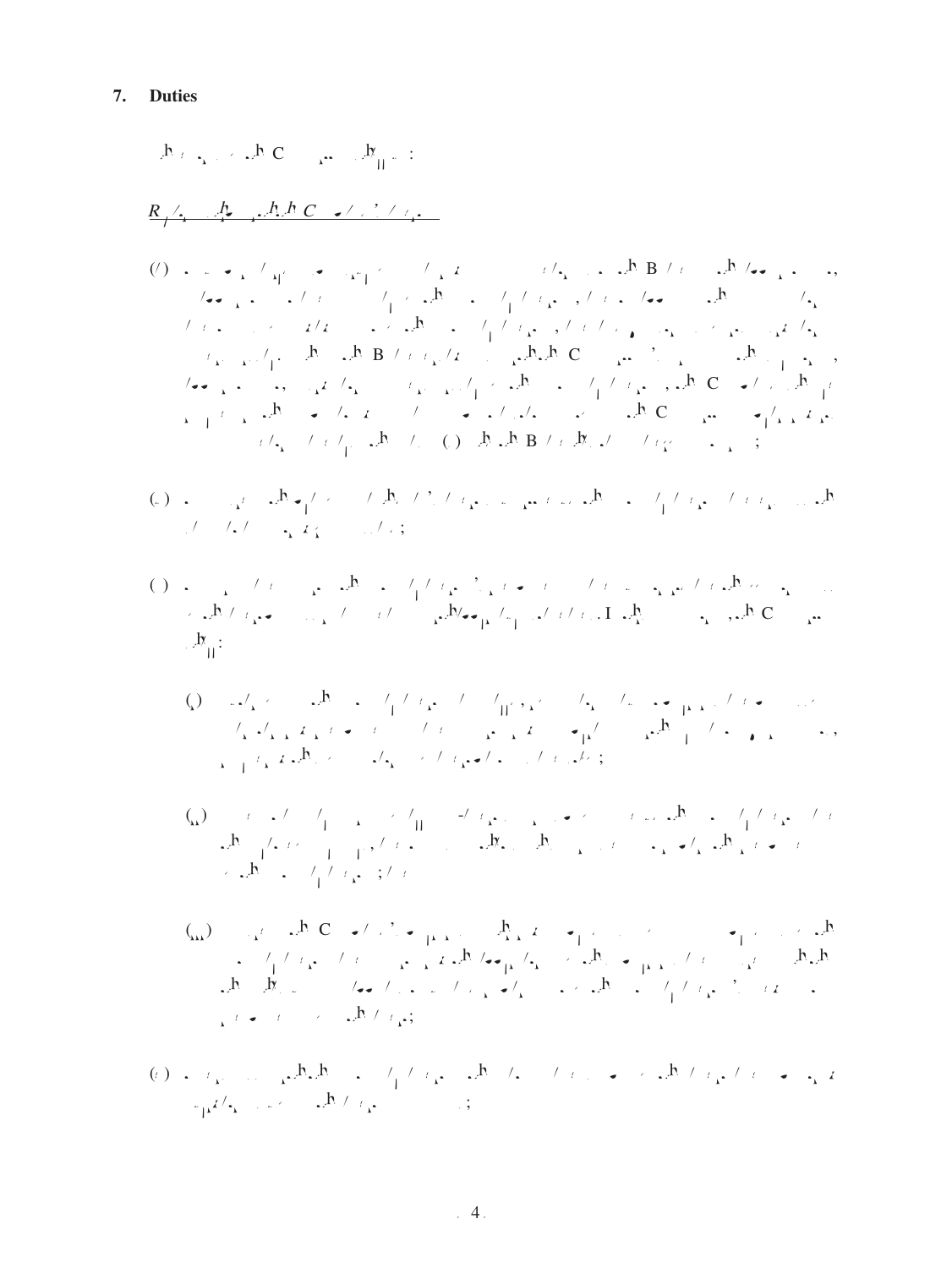(e) to develop and implement policy on engaging and implement policy on engaging and implement  $I/I$  $s_{\rm max}$  is  $\mathbf{F}$  that  $\mathbf{F}$  is  $\mathbf{F}$  is under computation in all  $\mathbf{F}$  is under common include any entity that is under common include any entity that is under common include  $\mathbf{F}$ control, only any  $\mathcal{L}(X)$  are any entity that any entity that any entity that a reasonable and  $\mathcal{L}(X)$ informed third party conclude the party conclude to be particular information would reasonably conclude to be p of the audit firm nationally or internationally or  $\mathbb{R}$  or  $\mathbb{R}$  or  $\mathbb{R}$  internationally  $\mathbb{R}$  is the Board, identify and making and making recommendations on any matters where action or improvement is a comparison of in neede $t$ 

## $R$  in the financial information of the Company of the Company of the Company of the Company of the Company of the Company of the Company of the Company of the Company of the Company of the Company of the Company of the C

(j) to monitor the integrity of the integrity of the company's financial statements, and accounts and accounts, and accounts, and accounts, and accounts, and accounts, and accounts, and accounts, and accounts, and account  $h_{\rm p}$  report for and, if  $f_{\rm p}$  is prepared for publication,  $f_{\rm p}$  reports, and to review signification,  $f_{\rm p}$ final report of the report of the set  $\mathcal{A}_k$  reports before reports before reports before reports before reports before  $\mathcal{A}_k$  $s_{\text{max}}$  submittee should focus to the  $\frac{1}{2}$  submittee showled for  $\frac{1}{2}$  focus particularly on:  $\textbf{(i)} \quad \textit{l} \quad \textit{if} \quad \textit{l} \quad \textit{if} \quad \textit{l} \quad \textit{if} \quad \textit{l} \quad \textit{if} \quad \textit{l} \quad \textit{if} \quad \textit{l} \quad \textit{if} \quad \textit{l} \quad \textit{if} \quad \textit{if} \quad \textit{l} \quad \textit{if} \quad \textit{if} \quad \textit{l} \quad \textit{if} \quad \textit{if} \quad \textit{l} \quad \textit{if} \quad \textit{l} \quad \textit{if} \quad \textit{l} \quad \textit{if} \quad \textit{l} \quad \$  $\left(\begin{matrix} 1 \\ 0 \end{matrix}\right) \quad \left(\begin{matrix} 1 \\ 0 \end{matrix}\right) \quad \left(\begin{matrix} 1 \\ 1 \end{matrix}\right) \quad \left(\begin{matrix} 1 \\ 1 \end{matrix}\right) \quad \left(\begin{matrix} 1 \\ 1 \end{matrix}\right) \quad \left(\begin{matrix} 1 \\ 1 \end{matrix}\right) \quad \left(\begin{matrix} 1 \\ 1 \end{matrix}\right) \quad \left(\begin{matrix} 1 \\ 1 \end{matrix}\right) \quad \left(\begin{matrix} 1 \\ 1 \end{matrix}\right) \quad \left(\begin{matrix} 1 \\ 1 \end{matrix}\right) \quad \left(\begin{matrix} 1 \\$  $\left(\underline{\mathbf{u}}\right)\cdot\mathbf{v}_{1}\cdot\mathbf{v}_{2}\cdot\mathbf{v}_{3}\cdot\mathbf{v}_{4}\cdot\mathbf{v}_{5}\cdot\mathbf{v}_{6}\cdot\mathbf{v}_{7}\cdot\mathbf{v}_{8}\cdot\mathbf{v}_{9}\cdot\mathbf{v}_{9}\cdot\mathbf{v}_{1}\cdot\mathbf{v}_{1}\cdot\mathbf{v}_{1}\cdot\mathbf{v}_{1}\cdot\mathbf{v}_{1}\cdot\mathbf{v}_{1}\cdot\mathbf{v}_{1}\cdot\mathbf{v}_{1}\cdot\mathbf{v}_{1}\cdot\mathbf{v}_{1}\cdot\mathbf{v}_{1}\cdot\mathbf{v}_{1}\cdot\mathbf{v}_{1}\$ (i)  $\mathcal{N}_{\mathcal{L}_{\lambda},\mathcal{L}_{\lambda}}$  concern assumptions and any  $\mathcal{N}_{\mathcal{L}_{\lambda},\mathcal{L}_{\lambda}}$ (e)  $\epsilon_{\mu}$  compliance with a continuous standards; and accounting standards; and accounting standards; and and accounting standards; and a continuous standards; and accounting standards; and accounting standards; and ac (i) compliance with the Listing Rules and legal requirements in relation to financial relation to financial relation to financial relation to financial relation to financial relation to financial relation to financial rel  $\bullet$   $\bullet$ <sub>k</sub> $\overline{I}$ ;

(g) regarding to (f) above:

- (i) members of the Committee should liaise with the Board and senior management of the Board and senior management of the Committee senior management of the Committee senior management of the Committee senior management o  $t_r$  the Company and the Committee must meet meet the Company's terms of  $t$  at  $\frac{1}{2}$ external auditors  $\frac{1}{2}$  ,  $\frac{1}{2}$  and  $\frac{1}{2}$
- (i) the Committee showld consider any significant or unusual items that are  $\frac{1}{2}$  $\tau_{\rm eff}$  be, reflected in the reports and accounts and it should give due consideration to any consideration to any  $\mathcal{D}_{\text{max}}$  that  $\mathcal{R}_{\text{max}}$  by the accounting the actor of the accounting the accounting to account  $\mathcal{R}_{\text{max}}$ and financial reporting function, compliance officer or auditor;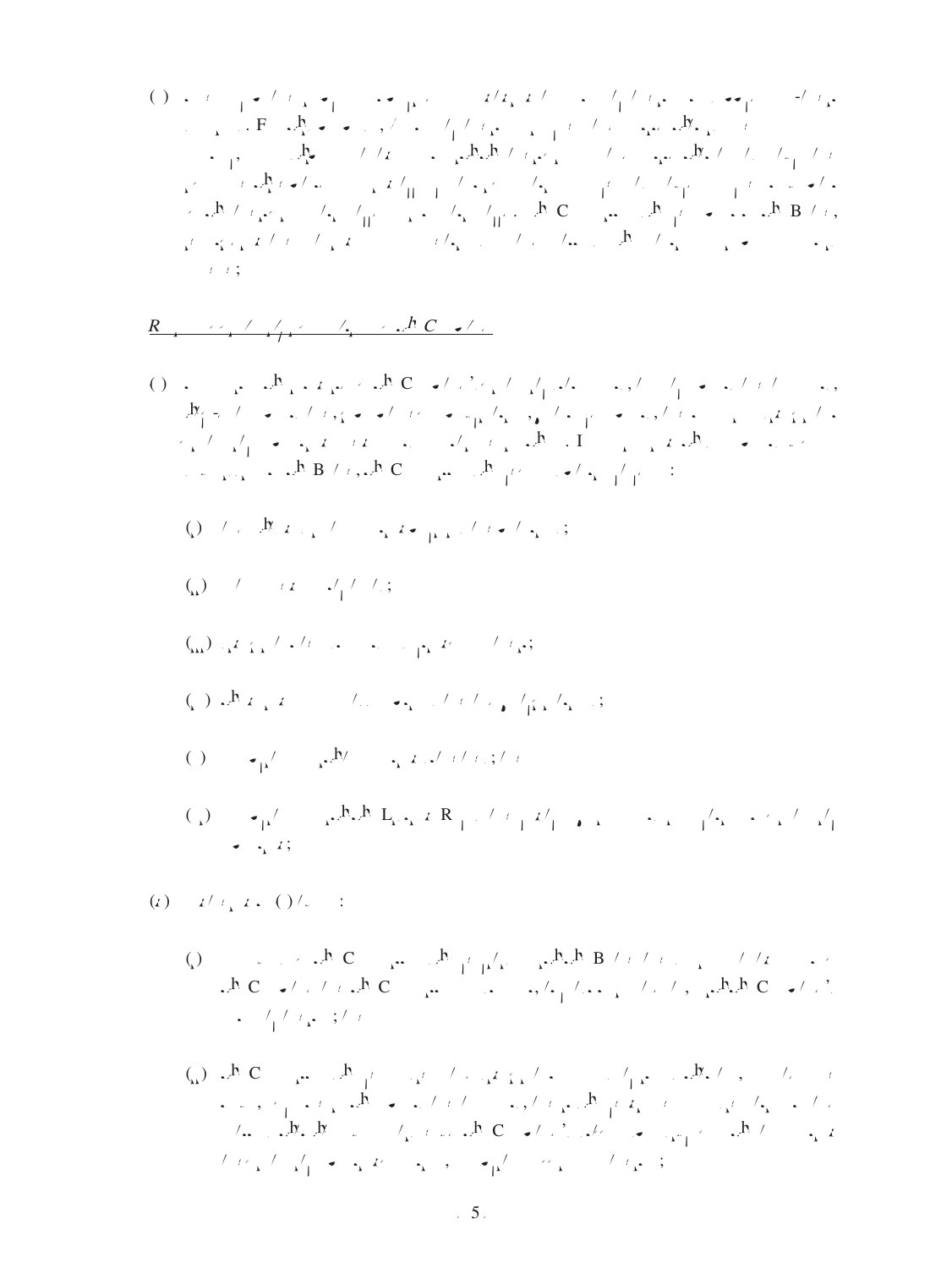$\underline{O}$  and  $\underline{A}$  reporting the control reporting system, risk management and internal control control control control control control control control control control control control control control control control co systems

$$
(b) \quad \text{and} \quad b \quad c \quad \text{and} \quad c \quad \text{and} \quad c \quad \text{and} \quad c \quad \text{and} \quad c \quad \text{and} \quad c \quad \text{and} \quad c \quad \text{and} \quad c \quad \text{and} \quad c \quad \text{and} \quad c \quad \text{and} \quad c \quad \text{and} \quad c \quad \text{and} \quad c \quad \text{and} \quad c \quad \text{and} \quad c \quad \text{and} \quad c \quad \text{and} \quad c \quad \text{and} \quad c \quad \text{and} \quad c \quad \text{and} \quad c \quad \text{and} \quad c \quad \text{and} \quad c \quad \text{and} \quad c \quad \text{and} \quad c \quad \text{and} \quad c \quad \text{and} \quad c \quad \text{and} \quad c \quad \text{and} \quad c \quad \text{and} \quad c \quad \text{and} \quad c \quad \text{and} \quad c \quad \text{and} \quad c \quad \text{and} \quad c \quad \text{and} \quad c \quad \text{and} \quad c \quad \text{and} \quad c \quad \text{and} \quad c \quad \text{and} \quad c \quad \text{and} \quad c \quad \text{and} \quad c \quad \text{and} \quad c \quad \text{and} \quad c \quad \text{and} \quad c \quad \text{and} \quad c \quad \text{and} \quad c \quad \text{and} \quad c \quad \text{and} \quad c \quad \text{and} \quad c \quad \text{and} \quad c \quad \text{and} \quad c \quad \text{and} \quad c \quad \text{and} \quad c \quad \text{and} \quad c \quad \text{and} \quad c \quad \text{and} \quad c \quad \text{and} \quad c \quad \text{and} \quad c \quad \text{and} \quad c \quad \text{and} \quad c \quad \text{and} \quad c \quad \text{and} \quad c \quad \text{and} \quad c \quad \text{and} \quad c \quad \text{and} \quad c \quad \text{and} \quad c \quad \text{and} \quad c \quad \text{and} \quad c \quad \text{and} \quad c \quad \text{and} \quad c \quad \text{and} \quad c \quad \text{and} \quad c \quad \text{and} \quad c \quad \text{and} \quad c \quad \text{and} \quad c \quad \text{and} \quad c \quad \text
$$

- (i) to discuss the risk management and internal control systems with management to ensure to ensure to ensure to ensure the management of  $\frac{1}{\sqrt{2}}$ that  $\mathcal{M}$  is due to the performed its duty to have effective systems. This discussion should be include the adequacy of resources, stations and experiences, the component programmes  $\int_{\Omega} f(x) \, dx = \int_{\Omega} f(x) \, dx$  $\begin{aligned} \mathcal{A} & \mathcal{A} & \mathcal{A} & \mathcal{A} & \mathcal{A} & \mathcal{A} & \mathcal{A} & \mathcal{A} & \mathcal{A} & \mathcal{A} & \mathcal{A} & \mathcal{A} & \mathcal{A} & \mathcal{A} & \mathcal{A} & \mathcal{A} & \mathcal{A} & \mathcal{A} & \mathcal{A} & \mathcal{A} & \mathcal{A} & \mathcal{A} & \mathcal{A} & \mathcal{A} & \mathcal{A} & \mathcal{A} & \mathcal{A} & \mathcal{A} & \mathcal{A} & \mathcal{A} & \mathcal{A$
- (j) to consider matter matter matter management and internal control management and internal control matters as  $\frac{1}{\sqrt{2}}$ delegated by the Board or on its own initiative and management  $\mathbb{R}$
- (e) where  $k$  is the audit function exists, to ensure coefficient the internal and internal and internal and internal and internal and internal and internal and internal and internal and internal and internal and internal external auditors, and to ensure the internal and the internal audit function is adequately resourced and the internal audit function is adequately resourced and the internal audit function is adequately resourced and the  $\mathcal{F}_{\mathcal{A}}$  and  $\mathcal{F}_{\mathcal{A}}$  and  $\mathcal{F}_{\mathcal{A}}$  and  $\mathcal{F}_{\mathcal{A}}$  and  $\mathcal{F}_{\mathcal{A}}$  and  $\mathcal{F}_{\mathcal{A}}$  and  $\mathcal{F}_{\mathcal{A}}$  and  $\mathcal{F}_{\mathcal{A}}$  and  $\mathcal{F}_{\mathcal{A}}$  and  $\mathcal{F}_{\mathcal{A}}$  and  $\mathcal{F}_{\mathcal{A}}$  and  $\mathcal{F}_{\mathcal{A$
- (i) to replace the Group's financial and accounting policies and policies and properties and properties and properties and properties and properties and properties and properties and properties and properties and properti
- (m) to review the external auditoris management letters  $\mathcal{N}$  and  $\mathcal{N}$  and  $\mathcal{N}$  and auditorised by the auditorised by the auditorised by the auditorised by the auditorised by the auditorised by the auditorised to  $f$  is matrices or systems of control accounts or systems or systems of control and  $f$  $\frac{1}{2}$   $\frac{1}{2}$   $\frac{1}{2}$   $\frac{1}{2}$   $\frac{1}{2}$   $\frac{1}{2}$   $\frac{1}{2}$   $\frac{1}{2}$   $\frac{1}{2}$   $\frac{1}{2}$   $\frac{1}{2}$   $\frac{1}{2}$   $\frac{1}{2}$   $\frac{1}{2}$   $\frac{1}{2}$   $\frac{1}{2}$   $\frac{1}{2}$   $\frac{1}{2}$   $\frac{1}{2}$   $\frac{1}{2}$   $\frac{1}{2}$   $\frac{1}{2}$
- (i) to ensure the Board will provide a timely response to the issues raised in the issues raised in the external values of  $\frac{1}{\sqrt{2}}$ and  $\ell_{\text{max}}$ ,  $\ell_{\text{max}}$  management letter;
- ( ) to  $\mathbf{a} \cdot \mathbf{b}$  to  $\mathbf{b}$  to the above matter single matter single matters; and the above matter single matters; and the above matter single matters; and the above matter single matter single matter single matte
- (a) to consider  $\mathbf{h}$  to consider the  $\mathbf{h}$  B as defined by the Board.